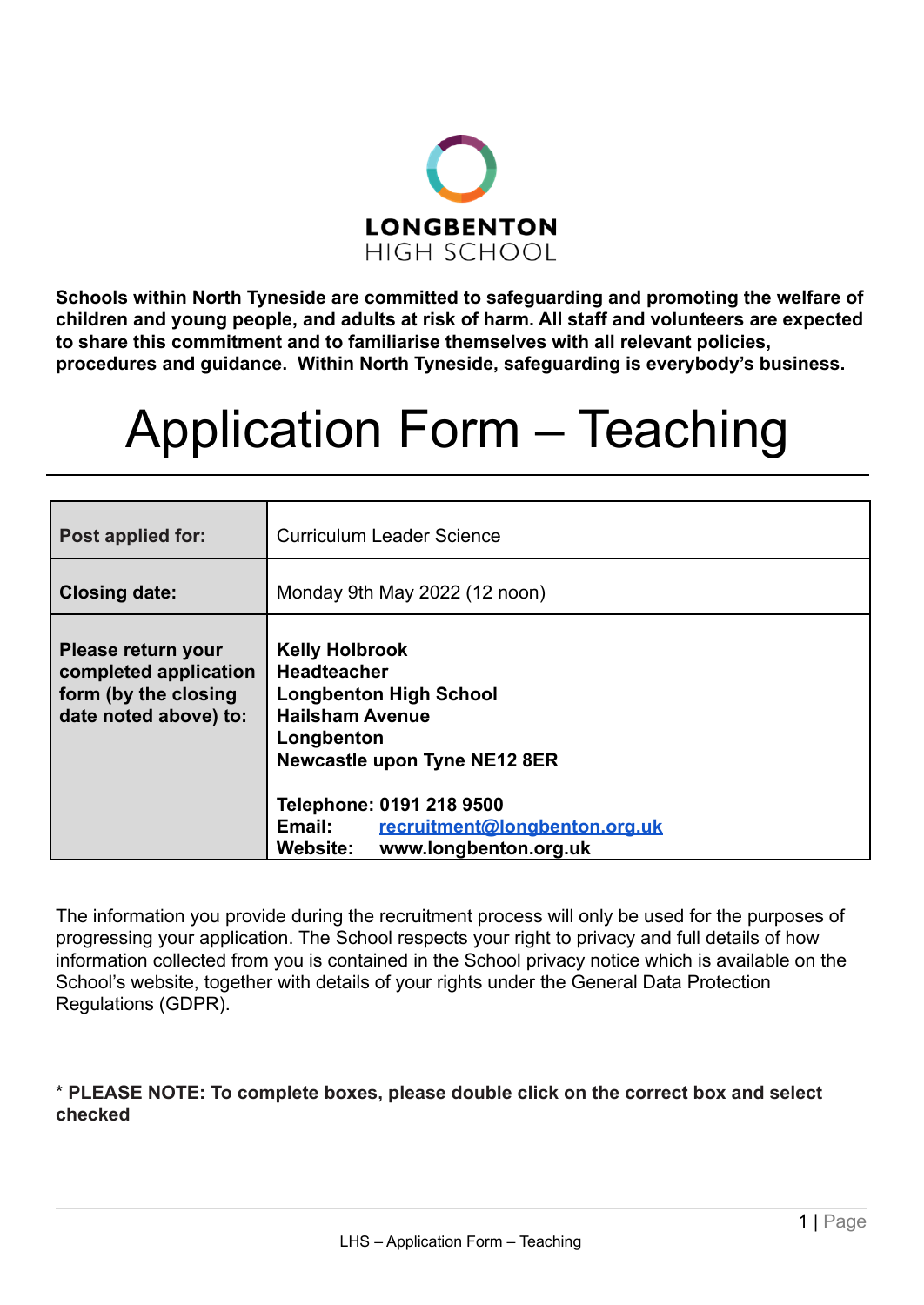# **Part A: Personal details**

| Mr/Mrs/Miss/Ms/Other           |  |  |  |                          |  |                 |                |
|--------------------------------|--|--|--|--------------------------|--|-----------------|----------------|
| Surname                        |  |  |  | Forenames                |  |                 |                |
| <b>Address</b><br>Inc Postcode |  |  |  | Known as (if applicable) |  |                 |                |
| Home tel.<br><b>Number</b>     |  |  |  | Work tel. number         |  |                 |                |
| E-mail $(*)$                   |  |  |  | May we call you at work? |  | Yes $\square$ * | No $\square$ * |
| <b>Mobile</b>                  |  |  |  | Best method of contact   |  |                 |                |

(\* Please note, the School will use this email address to contact you about your application and will continue to use this email address for any communications thereafter.)

## **Your right to work in the UK**

| Are you eligible to work in the UK?                                                                                               | Yes $\Box$    | No <sub>1</sub> |
|-----------------------------------------------------------------------------------------------------------------------------------|---------------|-----------------|
| Are you subject to immigration restrictions?                                                                                      | Yes $\square$ | No <sub>1</sub> |
| Please give details of any restrictions and current work permits including the type of permit, the<br>number and the expiry date. |               |                 |
|                                                                                                                                   |               |                 |

#### \* **PLEASE NOTE: To complete boxes, please double click on the correct box and select checked**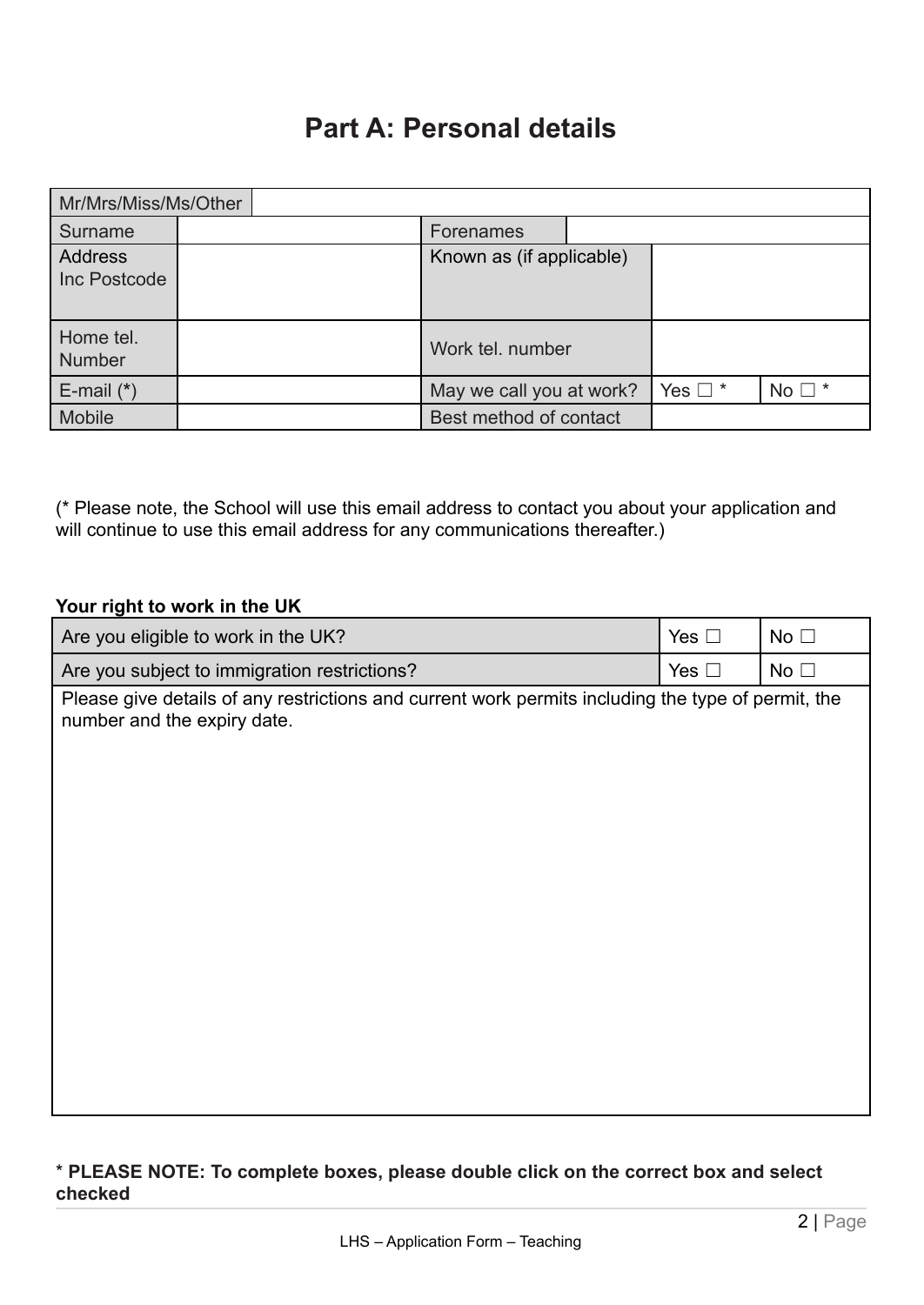## **Positive about Disabled People 'Disability Confident' employer**

The School is committed to the employment and career development of people with disabilities, as part of their policy they guarantee an interview to all applicants with disabilities who have demonstrated that they have skills, knowledge and experience required for the post. If you wish to be considered for an interview under this scheme, please tick the box in the declaration below.

#### **What do we mean by disability?**

To be eligible for the Disability Confident Scheme you must have a disability or long-term health condition which has a substantial and adverse effect on your ability to carry out normal day-to-day activities. The disability could be physical, sensory or mental and must be expected to last for at least 12 months.

You'll only be guaranteed an interview if you meet the essential criteria for the job. You **must** also include in your application enough information to show how you meet the criteria.

#### **DECLARATION**

I consider myself to have a disability as defined above and I would like to apply under the Disability Confident Scheme.  $\Box$ 

#### **Assistance with interviews**

To ensure the School does not create any barriers in their selection process and to help them to implement their Equality Policy effectively, please state below if you would like them to provide any particular assistance for your interview: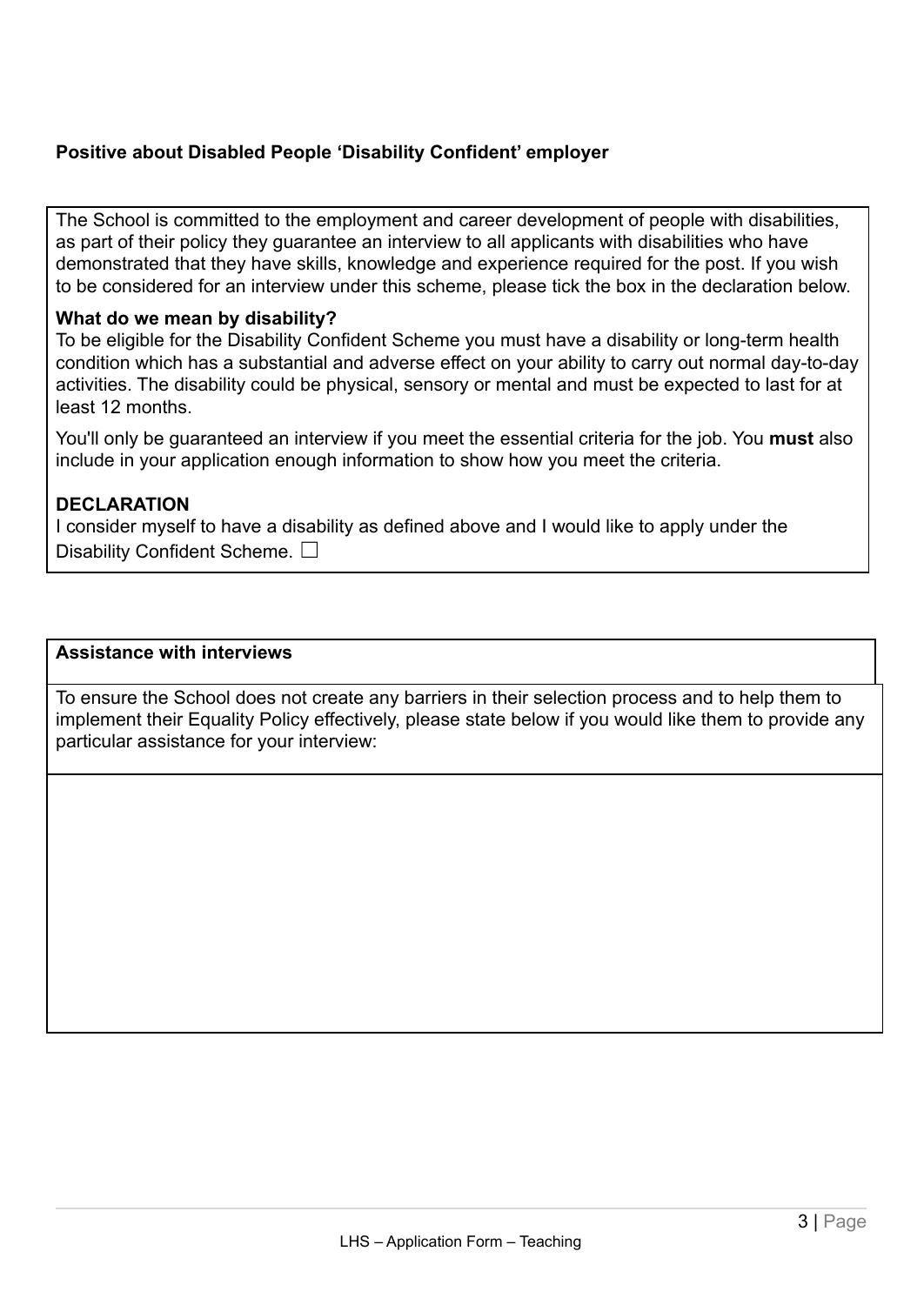#### **Driving licence**

| Do you hold a full current driving licence?                                                                          | Yes $\square$ | No <sub>1</sub> |  |  |  |
|----------------------------------------------------------------------------------------------------------------------|---------------|-----------------|--|--|--|
| If the role you are applying for will involve you driving a School Vehicle please complete the next<br>two questions |               |                 |  |  |  |
| Do you have any endorsements?                                                                                        | Yes $\square$ | No <sub>1</sub> |  |  |  |
| Details:                                                                                                             |               |                 |  |  |  |

#### **Ex-Armed Forces Personnel**

| The School is committed to supporting those who<br>have served in the Armed Forces into<br>employment. The School guarantees an<br>interview to all applicants who have served with<br>the Armed Forces who meet the essential and<br>desirable criteria for the post. Please note if you<br>think you are eligible under this commitment. | Yes $\square$ | No <sub>1</sub> |
|--------------------------------------------------------------------------------------------------------------------------------------------------------------------------------------------------------------------------------------------------------------------------------------------------------------------------------------------|---------------|-----------------|
|                                                                                                                                                                                                                                                                                                                                            |               |                 |

You'll be guaranteed an interview if you meet the following conditions:

- You're currently serving in the armed forces and are within 12 weeks of your discharge date
- You meet the essential criteria for the job.

Or alternatively

- The Armed Forces was your last long-term employer.
- You can demonstrate you've been job seeking for at least 6 months since leaving the armed forces.
- A maximum of 2 years (24 months) has elapsed since you left the armed forces.
- You meet the essential criteria for the job.

You **must** also include in your application enough information to show how you meet the criteria.

If you meet the conditions stated above, please state your veteran status below: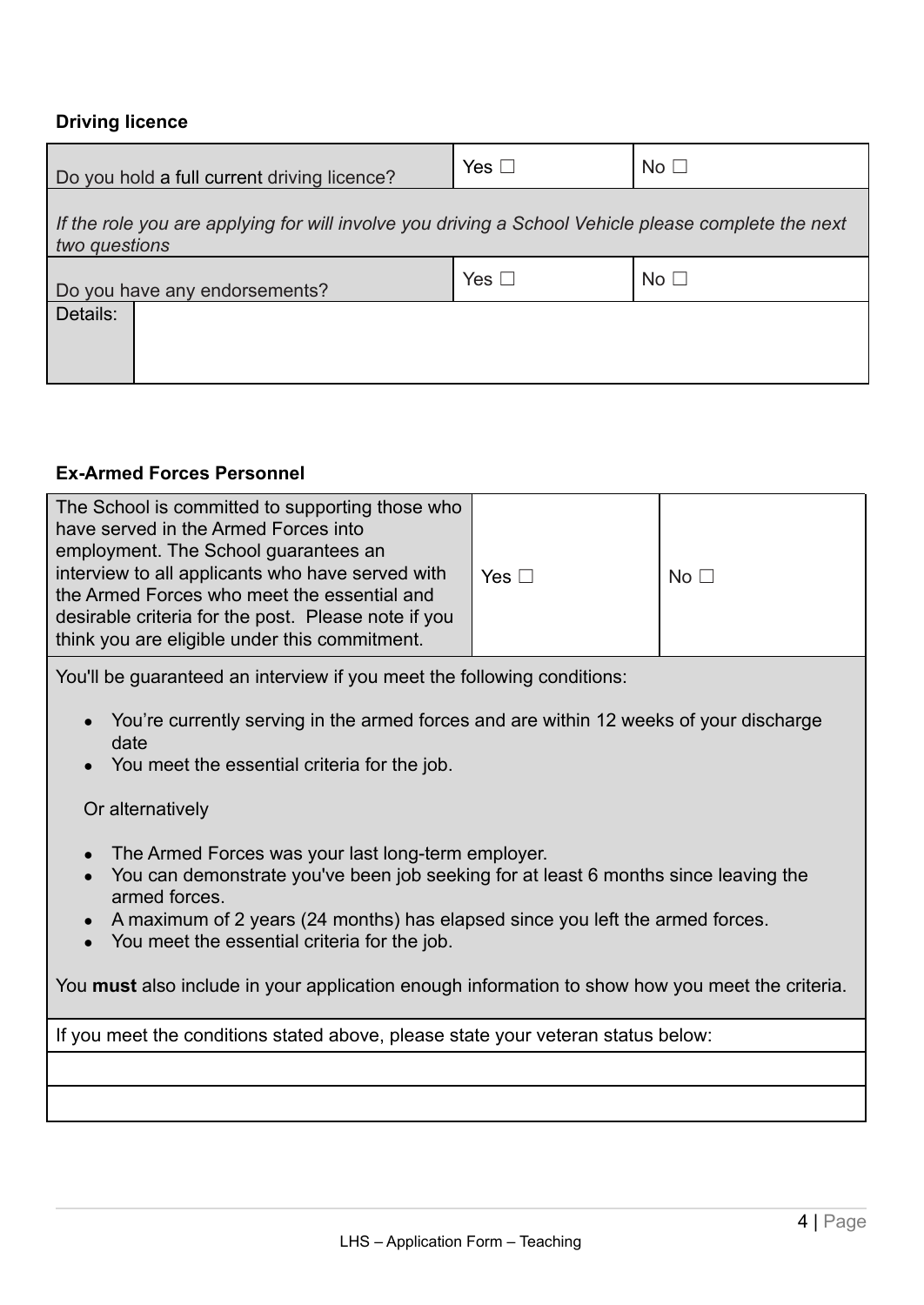#### **Reference request**

In line with Safer Recruitment it is the School's Policy to must take up references as part of the selection process; this means your referees will be asked to provide references for the appointment panel to consider as part of the decision making process. Your application cannot be considered unless we have your permission to take up references.

Please tick the box if you give the school permission to take up your references  $\Box$ 

All applicants are requested to provide the names and contact details for two referees if you:

- are in employment one should be your current line manager (or your most recent manager/ employer if you have recently left employment);
- have just left full time education and/ or have no employment history, one reference from your education provider should be provided.

A character reference can also be provided and may be acceptable if employment references cannot be taken, however, they cannot be accepted from relatives or friends. If you have indicated you do not wish for references to be taken up as part of the selection process (as noted above) they will not be requested, however, all appointments are subject to satisfactory references being obtained.

| <b>Reference 1</b>                             |  | <b>Reference 2</b>                                                                                                                                                                                                                                         |                                                 |  |  |  |
|------------------------------------------------|--|------------------------------------------------------------------------------------------------------------------------------------------------------------------------------------------------------------------------------------------------------------|-------------------------------------------------|--|--|--|
| Name                                           |  | Name                                                                                                                                                                                                                                                       |                                                 |  |  |  |
| Job title                                      |  | Job title                                                                                                                                                                                                                                                  |                                                 |  |  |  |
| Organisation                                   |  | Organisation                                                                                                                                                                                                                                               |                                                 |  |  |  |
| <b>Address</b>                                 |  | <b>Address</b>                                                                                                                                                                                                                                             |                                                 |  |  |  |
| Postcode                                       |  | Postcode                                                                                                                                                                                                                                                   |                                                 |  |  |  |
| Phone                                          |  | Phone                                                                                                                                                                                                                                                      |                                                 |  |  |  |
| E-mail                                         |  | E-mail                                                                                                                                                                                                                                                     |                                                 |  |  |  |
| Connection<br>with you                         |  | Connection<br>with you                                                                                                                                                                                                                                     |                                                 |  |  |  |
| Reference 3 <sup>1</sup> (see foot note below) |  |                                                                                                                                                                                                                                                            |                                                 |  |  |  |
| Name                                           |  | If you are applying for a post which involves                                                                                                                                                                                                              |                                                 |  |  |  |
| Job title                                      |  | working with children and young people or                                                                                                                                                                                                                  |                                                 |  |  |  |
| Organisation                                   |  |                                                                                                                                                                                                                                                            | vulnerable adults, there is a requirement for a |  |  |  |
| <b>Address</b>                                 |  | reference from employment where you have<br>worked with children and young people or<br>vulnerable adults. If your first 2 referees are not<br>from this employment please provide details of a<br>3rd referee who School can request a reference<br>from. |                                                 |  |  |  |
| Postcode                                       |  |                                                                                                                                                                                                                                                            |                                                 |  |  |  |
| Phone                                          |  |                                                                                                                                                                                                                                                            |                                                 |  |  |  |
| E-mail                                         |  |                                                                                                                                                                                                                                                            |                                                 |  |  |  |
| Connection<br>with you                         |  |                                                                                                                                                                                                                                                            |                                                 |  |  |  |

 $1$  A third reference is only necessary if the first two references are not from an employment which involves working with children and young people or vulnerable adults.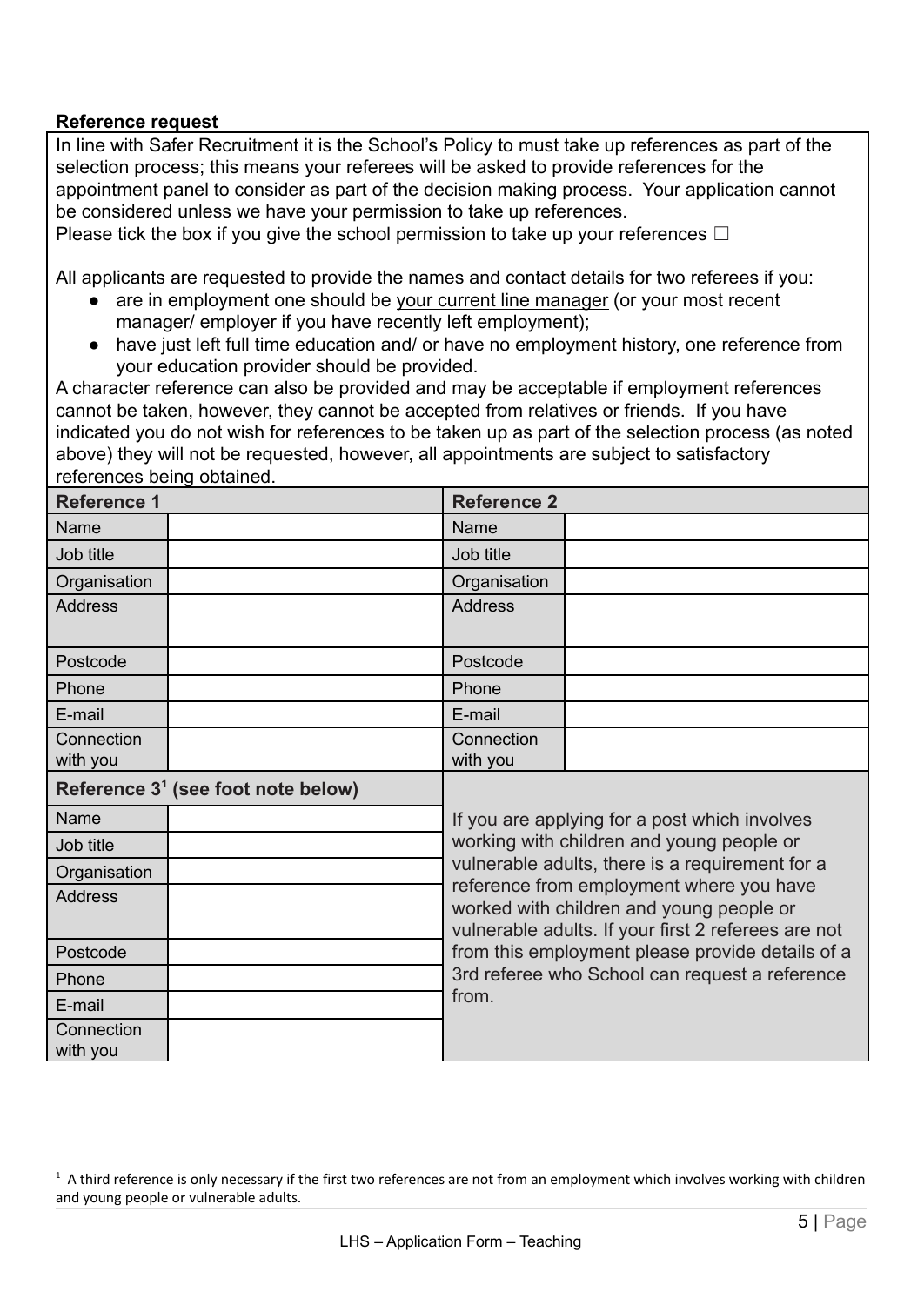## **Criminal convictions**

| If your application is successful for a post, you will be required to complete an enhanced DBS<br>Application form online. A criminal record will not mean that you won't be considered for this post,<br>but the nature of the offence and how long ago it was committed will be looked at when deciding<br>on your suitability for the post. For information regarding transgender issues, contact DBS<br>sensitive applications team:<br>sensitive@dbs.gov.uk or telephone 0151 676 1452 |                |               |                 |  |  |
|---------------------------------------------------------------------------------------------------------------------------------------------------------------------------------------------------------------------------------------------------------------------------------------------------------------------------------------------------------------------------------------------------------------------------------------------------------------------------------------------|----------------|---------------|-----------------|--|--|
|                                                                                                                                                                                                                                                                                                                                                                                                                                                                                             |                |               |                 |  |  |
| Do you have any convictions, cautions, reprimands or final<br>warnings that are not 'protected'?<br>As defined by the Rehabilitation of Offenders Act 1974 (exceptions)<br>Order 1975 (as amended in 2013). Further guidance on when cautions<br>or convictions are deemed to be protected is in the guidance notes.                                                                                                                                                                        |                | Yes $\square$ | No <sub>1</sub> |  |  |
| If yes, please provide details below including the nature of offence, date committed and any other<br>relevant factors:                                                                                                                                                                                                                                                                                                                                                                     |                |               |                 |  |  |
|                                                                                                                                                                                                                                                                                                                                                                                                                                                                                             |                |               |                 |  |  |
| Are you registered with the DBS update service?                                                                                                                                                                                                                                                                                                                                                                                                                                             |                | Yes $\square$ | No <sub>1</sub> |  |  |
| If Yes, do you give NTC permission to check the update service when<br>it is appropriate to do so?                                                                                                                                                                                                                                                                                                                                                                                          |                | Yes $\square$ | No <sub>1</sub> |  |  |
| If Yes, please provide your DBS certificate number:                                                                                                                                                                                                                                                                                                                                                                                                                                         |                |               |                 |  |  |
| <b>Declaration</b>                                                                                                                                                                                                                                                                                                                                                                                                                                                                          |                |               |                 |  |  |
|                                                                                                                                                                                                                                                                                                                                                                                                                                                                                             |                |               |                 |  |  |
|                                                                                                                                                                                                                                                                                                                                                                                                                                                                                             | Signed<br>Date |               |                 |  |  |
| Please make sure all parts of this, and the related application forms, are completed before signing<br>this declaration:                                                                                                                                                                                                                                                                                                                                                                    |                |               |                 |  |  |
| I certify that to the best of my knowledge all the information I have given is complete, correct and<br>factual. I understand that deliberately giving false or incomplete answers would exclude me from<br>consideration, or in the event of my appointment, could result in dismissal without notice.                                                                                                                                                                                     |                |               |                 |  |  |
| <b>Please note:</b> By submitting this form electronically you are accepting this declaration.                                                                                                                                                                                                                                                                                                                                                                                              |                |               |                 |  |  |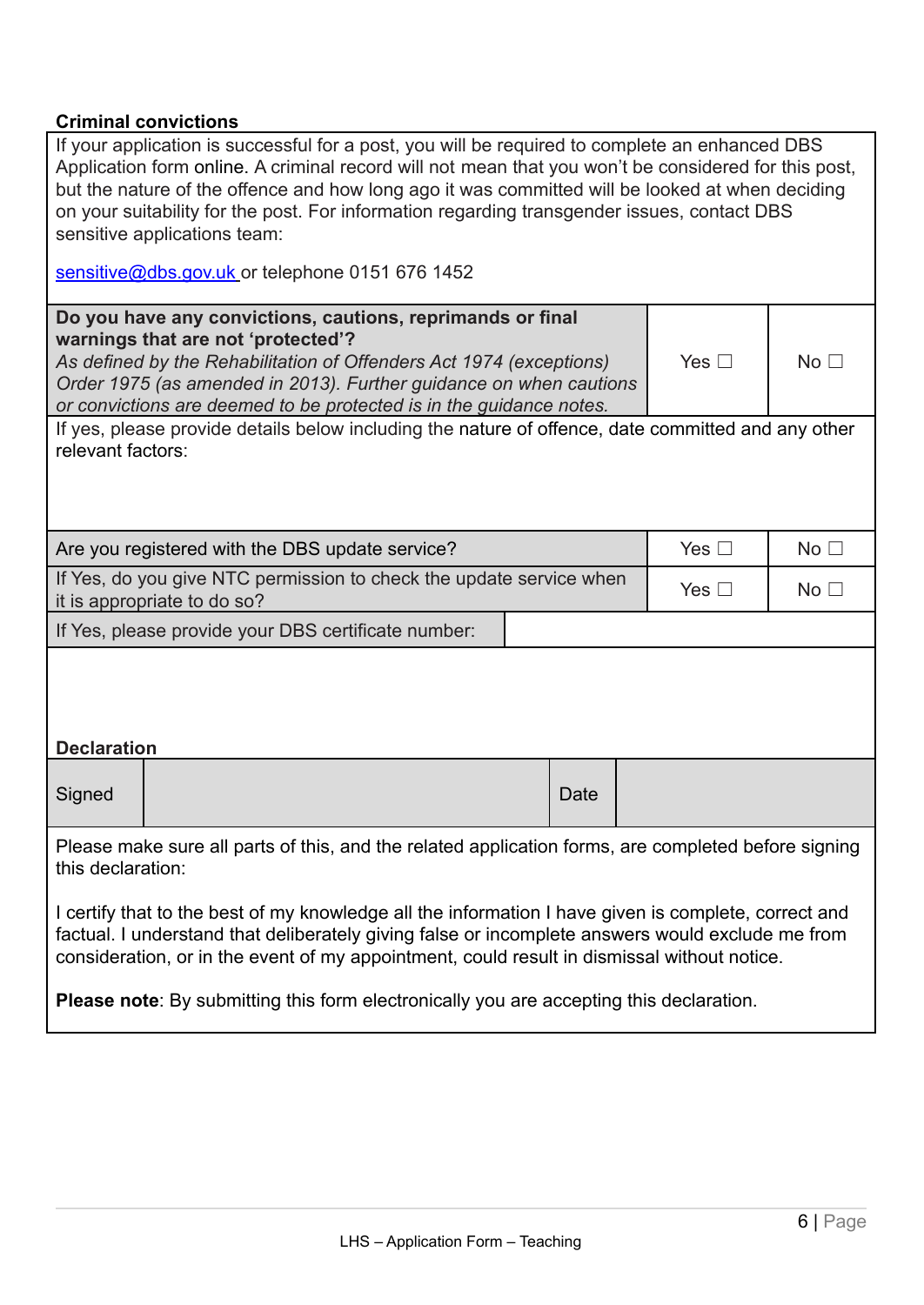# **Part B: Employment and education history**

Please try to provide as much information as possible; this will help us determine your suitability for the post.

**Current or most recent employment (full history to be completed in the next section)** Please tell us about your current or most recent employment. (If you have just left full time education and have no employment history, you can detail your education in this section.)

| Current / most recent      |       |      |  |
|----------------------------|-------|------|--|
| employer or education      |       |      |  |
| establishment and address: |       |      |  |
| Job title (if applicable): |       |      |  |
| Dates of employment or     | From: | To:  |  |
| education:                 |       |      |  |
| Salary (if applicable):    |       | TLR: |  |
| National Insurance No:     |       |      |  |

Main duties: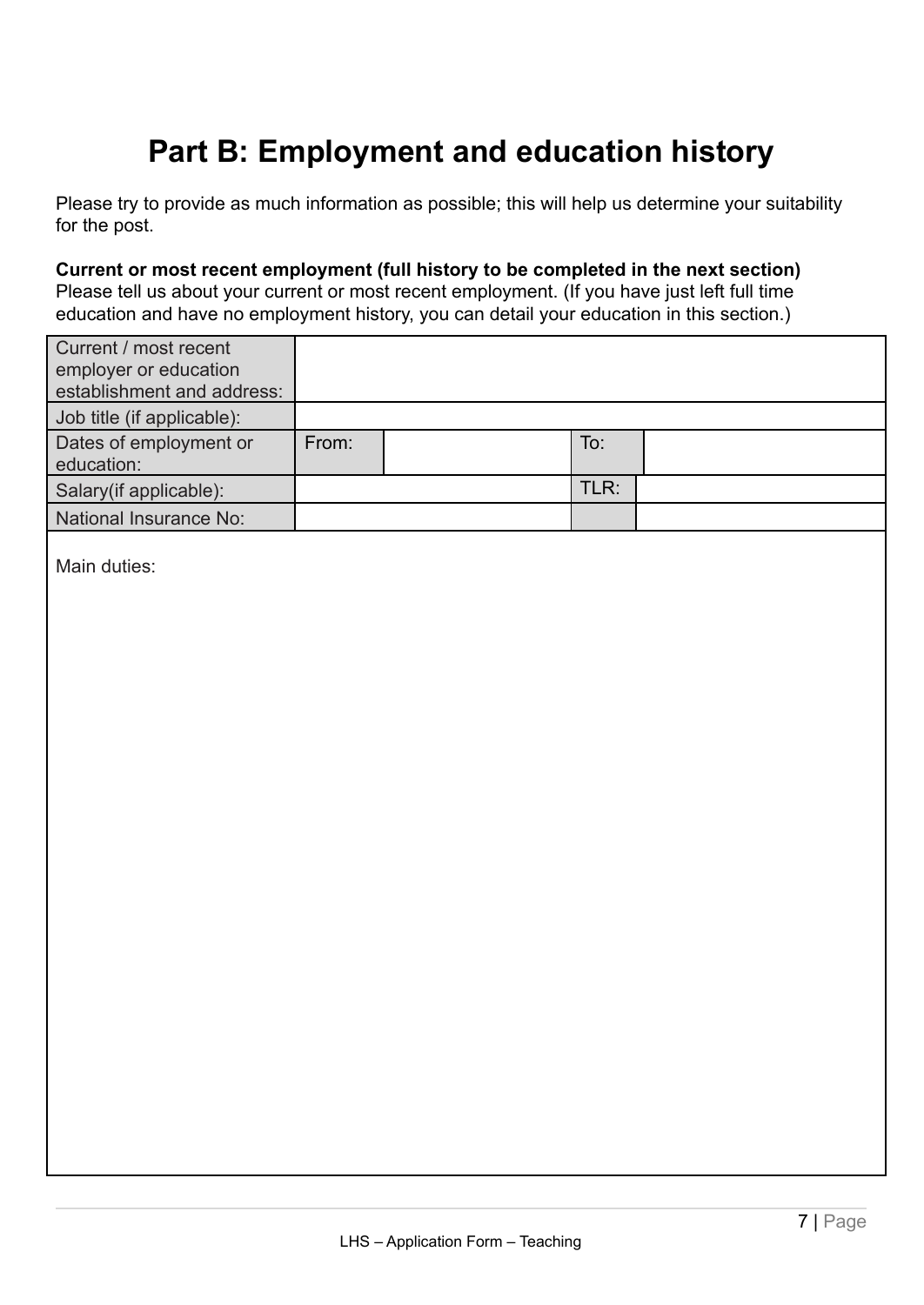| Reason for leaving (if applicable): |  |
|-------------------------------------|--|
|-------------------------------------|--|

| Notice period required (if<br>applicable): |  |
|--------------------------------------------|--|
|                                            |  |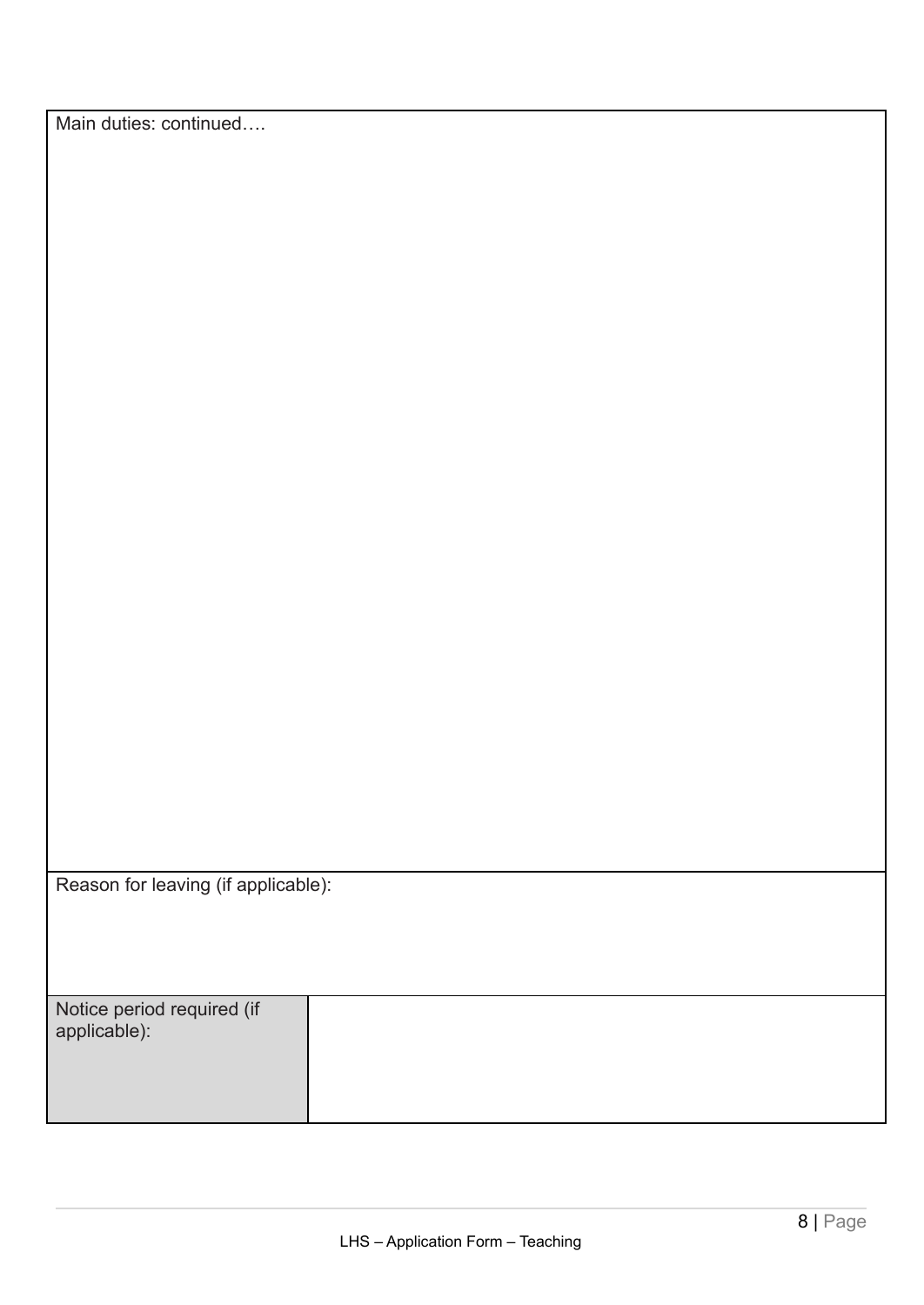#### **Previous employment**

Please detail your previous employment, stating your main duties relevant to the role, starting with your most recent first. **Please identify and explain any gaps in your employment history (i.e. unemployment, study etc).** Please use an additional sheet if required Job title, Employer's name and address Main duties Dates of employment Salary Reason for leaving From:  $\vert$  To: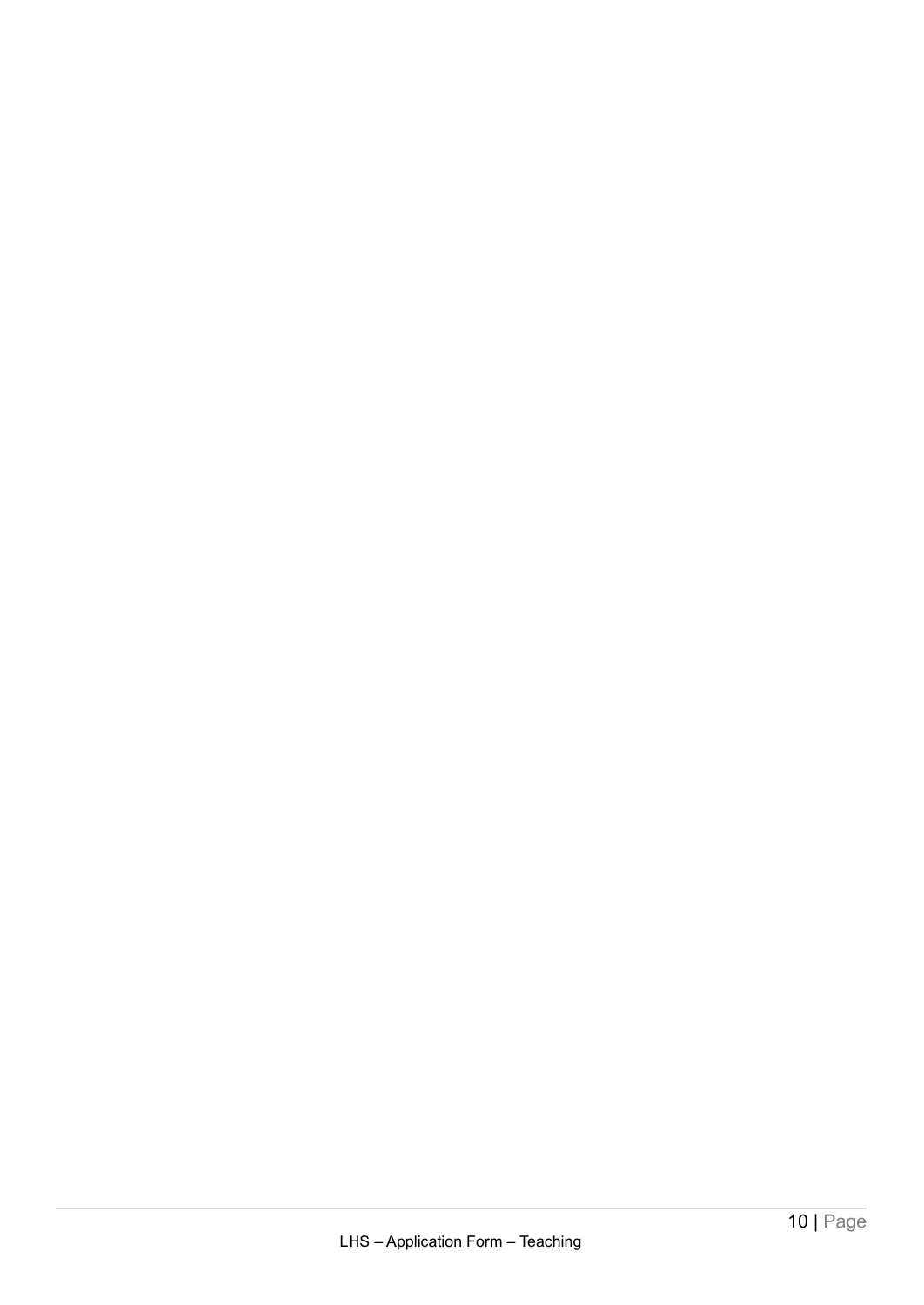# **Education, training and qualifications**

| Please give details of your qualifications and work-related training, starting with the most recent first<br>(including secondary school). |                                |               |                                                 |                  |  |
|--------------------------------------------------------------------------------------------------------------------------------------------|--------------------------------|---------------|-------------------------------------------------|------------------|--|
| Place you studied at                                                                                                                       | Dates studied<br>(from and to) | Qualification | Level/Grad<br>$\mathsf{e}% _{t}\left( t\right)$ | Date<br>Achieved |  |
|                                                                                                                                            |                                |               |                                                 |                  |  |
|                                                                                                                                            |                                |               |                                                 |                  |  |
|                                                                                                                                            |                                |               |                                                 |                  |  |
|                                                                                                                                            |                                |               |                                                 |                  |  |
|                                                                                                                                            |                                |               |                                                 |                  |  |
|                                                                                                                                            |                                |               |                                                 |                  |  |
|                                                                                                                                            |                                |               |                                                 |                  |  |
|                                                                                                                                            |                                |               |                                                 |                  |  |
|                                                                                                                                            |                                |               |                                                 |                  |  |
|                                                                                                                                            |                                |               |                                                 |                  |  |
|                                                                                                                                            |                                |               |                                                 |                  |  |
|                                                                                                                                            |                                |               |                                                 |                  |  |
|                                                                                                                                            |                                |               |                                                 |                  |  |
|                                                                                                                                            |                                |               |                                                 |                  |  |
|                                                                                                                                            |                                |               |                                                 |                  |  |
|                                                                                                                                            |                                |               |                                                 |                  |  |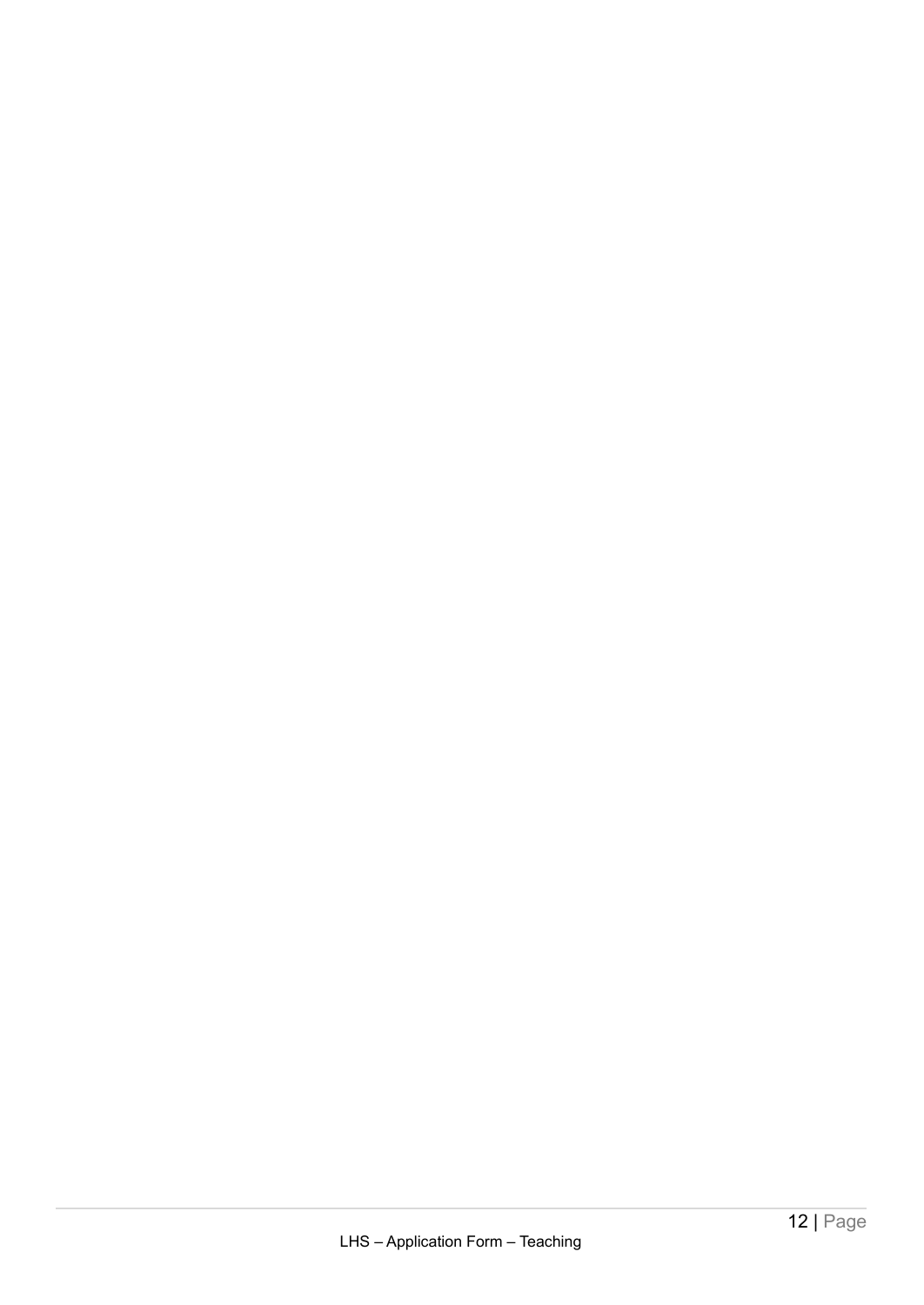#### **Professional registration**

| Please detail any professional bodies you hold membership of which are relevant to the post<br>applied for. |                                           |               |  |  |
|-------------------------------------------------------------------------------------------------------------|-------------------------------------------|---------------|--|--|
| Professional body                                                                                           | Level of membership and membership number | <b>Expiry</b> |  |  |
|                                                                                                             |                                           |               |  |  |
|                                                                                                             |                                           |               |  |  |
|                                                                                                             |                                           |               |  |  |
|                                                                                                             |                                           |               |  |  |
| <b>Teachers Reference Number:</b>                                                                           |                                           |               |  |  |

## **Skills, knowledge and experience**

Using the Person Specification as a guide, please tell the School how you feel your skills, knowledge and experience are relevant to the post, giving examples. Please limit this to no more than 2 sides of A4.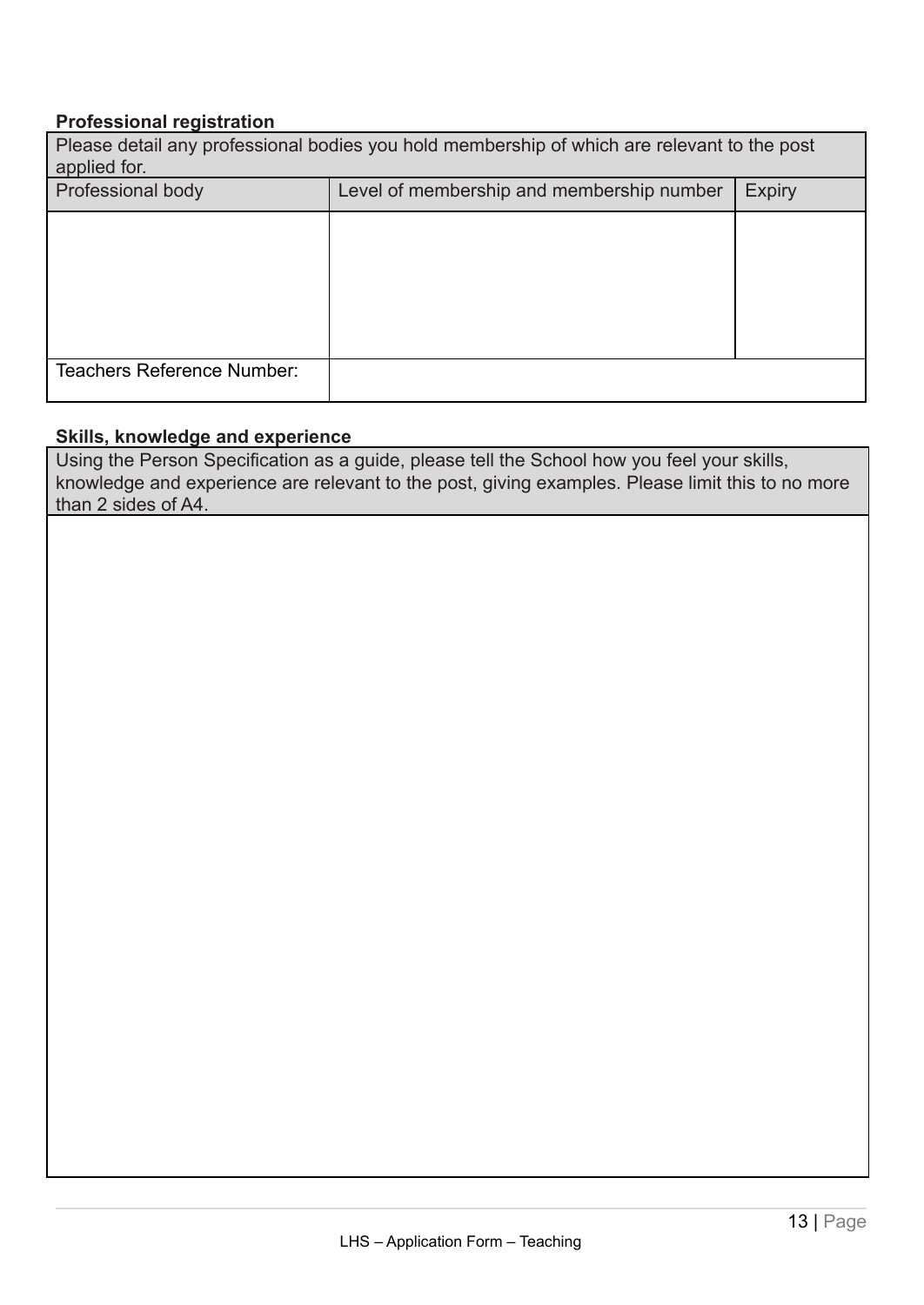## **Skills, knowledge and experience (continued)**

#### **Further information**

Please provide any further information not covered by the previous sections that you would like to give in support of your application.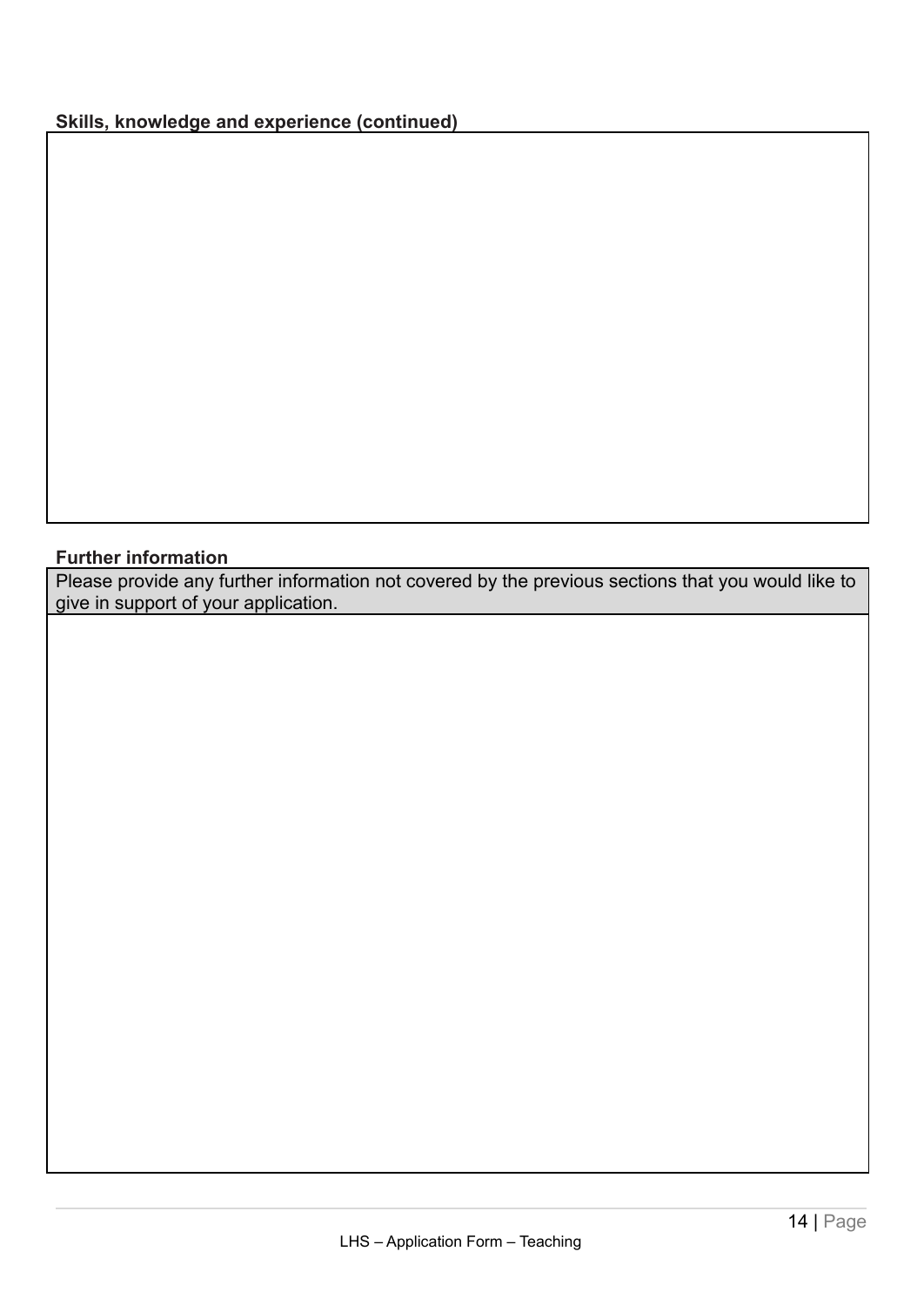# **Part C: Equal opportunities form**

This information is only used to measure the effectiveness of the School's Equality Policy. The HR Administrator will remove Part C when they receive your application and it will not be seen by anyone else involved in the selection process. Their intention is to select the best candidates for the job regardless of their: age, disability, gender reassignment, race, religion or belief, sex, sexual orientation, marriage or civil partnership and pregnancy or maternity.

| A. Gender and age                           |                                                     |                         |  |  |
|---------------------------------------------|-----------------------------------------------------|-------------------------|--|--|
| Gender                                      | Male $\square$<br>Female $\square$                  | Date of birth           |  |  |
| Do you identify yourself as<br>transgender? | Yes $\square$<br>No $\Box$ Prefer not to say $\Box$ | Age at last<br>birthday |  |  |

| <b>B.</b> Marital status |          |                           |                   |  |
|--------------------------|----------|---------------------------|-------------------|--|
| $\Box$ Single            | Married  | $\Box$ Civil Partnership  | Legally Separated |  |
| Widowed                  | Divorced | $\exists$ Living together | Domestic Partner  |  |

| <b>C.</b> Sexual orientation |                      |                 |                          |
|------------------------------|----------------------|-----------------|--------------------------|
| Heterosexual                 | $\Box$ Gay / Lesbian | <b>Bisexual</b> | $\Box$ Prefer not to say |

#### **D. Disability**

In the Equality Act 2010, a person has a disability if they have a physical or mental impairment and the impairment has a substantial and long term adverse effect on their ability to perform normal day-to-day activities.

| Do you consider yourself to meet this definition? | Yes ⊔ | No $\Box$ |
|---------------------------------------------------|-------|-----------|
| If yes, please provide details:                   |       |           |

| E. Caring responsibilities                                                                                                                               |                 |                                                 |  |    |  |
|----------------------------------------------------------------------------------------------------------------------------------------------------------|-----------------|-------------------------------------------------|--|----|--|
| A carer is someone, who, without payment, provides help and support to a partner, child, relative or friend,<br>who could not manage without their help. |                 |                                                 |  |    |  |
| Do you have any caring responsibilities for dependants? (If yes,<br>Yes<br>please tick all that apply):                                                  |                 |                                                 |  | No |  |
| $\Box$ Primary carer of a<br>Primary carer of disabled<br>child/children (under 18)<br>child/children                                                    |                 | Primary carer of disabled adult<br>ш<br>$(18+)$ |  |    |  |
| Primary carer of older<br>person/people (65+)                                                                                                            | Secondary carer | Prefer not to say                               |  |    |  |

| <b>F. Religion and belief</b> |  |  |
|-------------------------------|--|--|